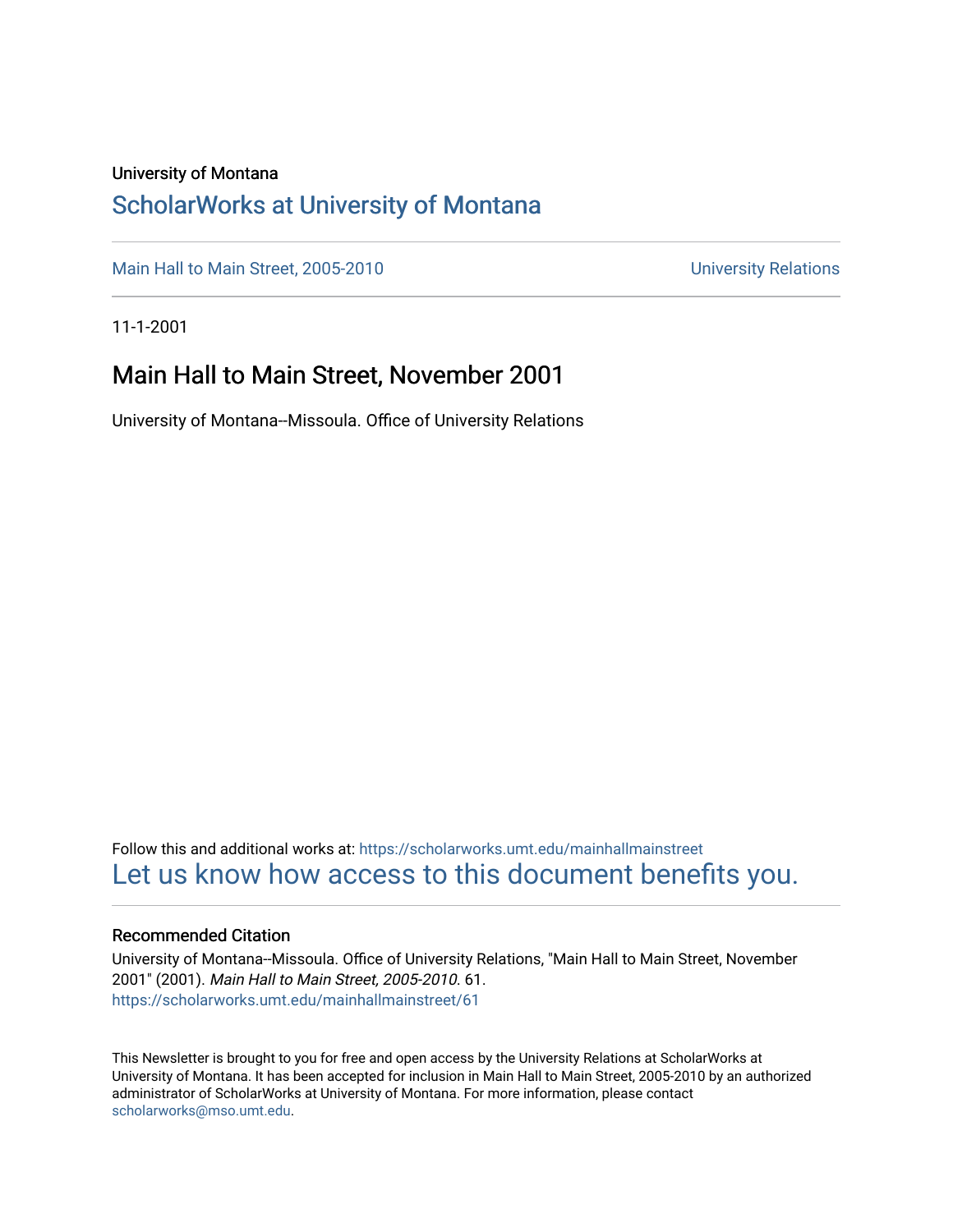

Vol. 7, No. 9 Connecting Campus and Community\_\_\_\_\_\_\_\_\_\_\_\_\_November 2001

## UM professor earns top honor

Iniversity of Montana economics Professor John Photiades has been named the 2001 Montana Professor of the Year.

The prestigious award is presented by the Carnegie Foundation for the Advancement of Teaching and the Council for Advancementand Support of Educa-



tion. CASE Professors of the Year are chosen from each state to salute outstanding undergraduate instructors.

Photiades, a 31-year member of UM'sDepartmentofEconomics, was nominated by the University at the recommendation ofeconomicsChair Tom Power. In his nomination letter, Power described Photiades as a "brilliant, dedicated teacher.

"His interests are broad, which allows him to reach out to a diverse group ofstudents,"Powerwrote. "His points of view are provocative, which allows him to lead students into exciting new realms of intellectual exploration. His logic is brutal, which allowshimtochallenge the intellectual skills of students in ways in which they have never been tested before."

Photiades teaches classes in political economics, economic development, macroeconomics and micro-economics. He previously was honored with UM's Distinguished Teaching Award, three UM Merit Awards for Excellence in Teaching and Research, and two Mortar Board Teacher of the Month Awards. He regularly receives highmarksin both faculty and student evaluations.

# From athlete to entrepreneur Former linebacker scores with college products

Relayed football with him. As a punish-<br>during 1995-99, he'd leave the tooth in the<br>leaker room and then flash a gap toothed ylanJollymore'sfake fronttoothnever played footballwith him. As a punish- $\Box$ ing middle linebacker for the Griz locker room and then flash a gap-toothed grin at the opposing team's quarterback.  $\mathrm{``Wild\,man\,coming,''}$  that smile said. "Here comes the pain train.

Jollymore freaked out a lot of quarterbacks during his eventful football career.

He also got in a fewlicks on current NFL star Randy Moss during the 1996 championship game against Marshall, and hewas aUM SeniorLinebacker of the Year and All-Big Sky Conference Team selection. After leaving UM he played the 2000 season with the ViennaRangers



Jollymore said. "I think it helped to be an athlete because <sup>I</sup> know the college market, and <sup>I</sup> understand and enjoy the people we get to work with."

Other products JPW markets include stained-glass-inlaid steppingstones, mugs, basketball nets, cookie cutters or wrapping paper, all tailored for individual universities. Jollymore said they now market products of 14 institutions—ranging from Montana

State to Brigham Young, Penn State and Florida State and they are seeking contracts from 20 more nationwide. (Licensingagreements, of course, require that the universities get a percentage of any sales.) Not bad for a company started five months ago. Jollymore's

**Rylan Jollymore and Sara Pankratz pose with some of their JPW products. (UM photo by Todd Goodrich)**

oftheEuropean Football League, where he led the team in tackles and also saw action at running back.

Sadly, the EFLdoesn't pay much beyond room, board and travel, so Jollymore redirected his passion for sports stadiums into the business arena. Last summer he and partner Sara Pankratz started JPW Enterprises Corp., a company that markets unique collegiate products.JPW standsfor "Jollymore-PankratzWholesale."

The company's main products are fullcolor 3-D wall plaques of university logos. With UM, for example, JPW markets the grizzly logo orthe University'sschoolseal. The first hand-painted prototypes were done in plaster, but the company has switched to a less-fragile resin manufactured in China.

"Our products have been selling great,"

entrepreneurial streak manifested itself while he was still playing for the Griz and earning a sociology major. He and his mother, Nancy Gresham, started wholesaling pottery from Mexico through a business called Imports West. "It was Mom's idea," he said. "We started sending pottery up here by the semi-load." So he was busy during his college days — a student/businessman/defensive headhunter.

Jollymore's parents bought him out of ImportsWest eightmonths ago, andhe got JPWCorp, rolling a few monthslater.JPW vice presidentPankratz, aMalta nativewho has an international business degree from UM, joined the fledgling company in July, and she's already helped line up manufacturing facilities in China.

*(Continued on backpage)*

The Discarcry Continues at The University of Montana